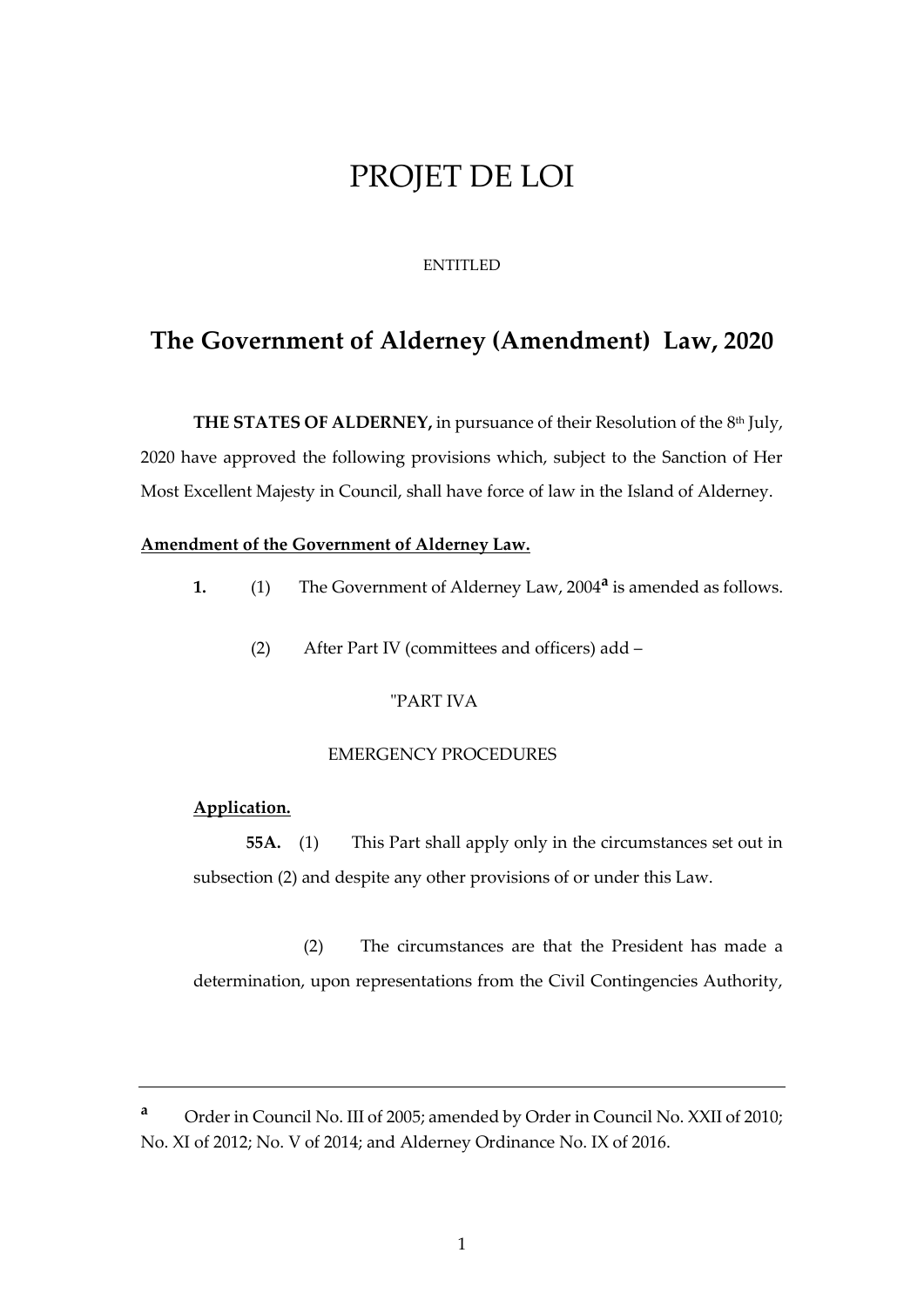in the light of circumstances prevailing in Alderney, which make it appropriate for this Part to apply.

(3) This Part shall cease to apply if the President makes a further determination, upon representations from the Civil Contingencies Authority in the light of circumstances prevailing in Alderney, that it is appropriate for it to cease to apply.

#### **People's Meetings.**

**55B.** (1) A people's meeting need not be held under section 42 before a meeting of the States and subsection (2) shall apply to that States' meeting if a people's meeting has not been so held.

(2) After the reading of each item in the Billet d'État, the President shall call upon a member of the States to provide a report summarising relevant comments made in writing by members of the public in response to the publication of the Billet d'État under section 41 ("**the report**"); and Rules 9(1), 11 and 12 of the States of Alderney Rules of Procedure, shall apply as follows –

- (a) the last sentence of Rule 9(1) shall apply as if it referred to that member reporting the numbers and composition of people who had made such comments in writing, and
- (b) Rules 11 and 12 shall apply as if they referred to that member and the report.

### **Public Attendance at meetings of the States.**

**55C.** States' meetings need not be open to the public.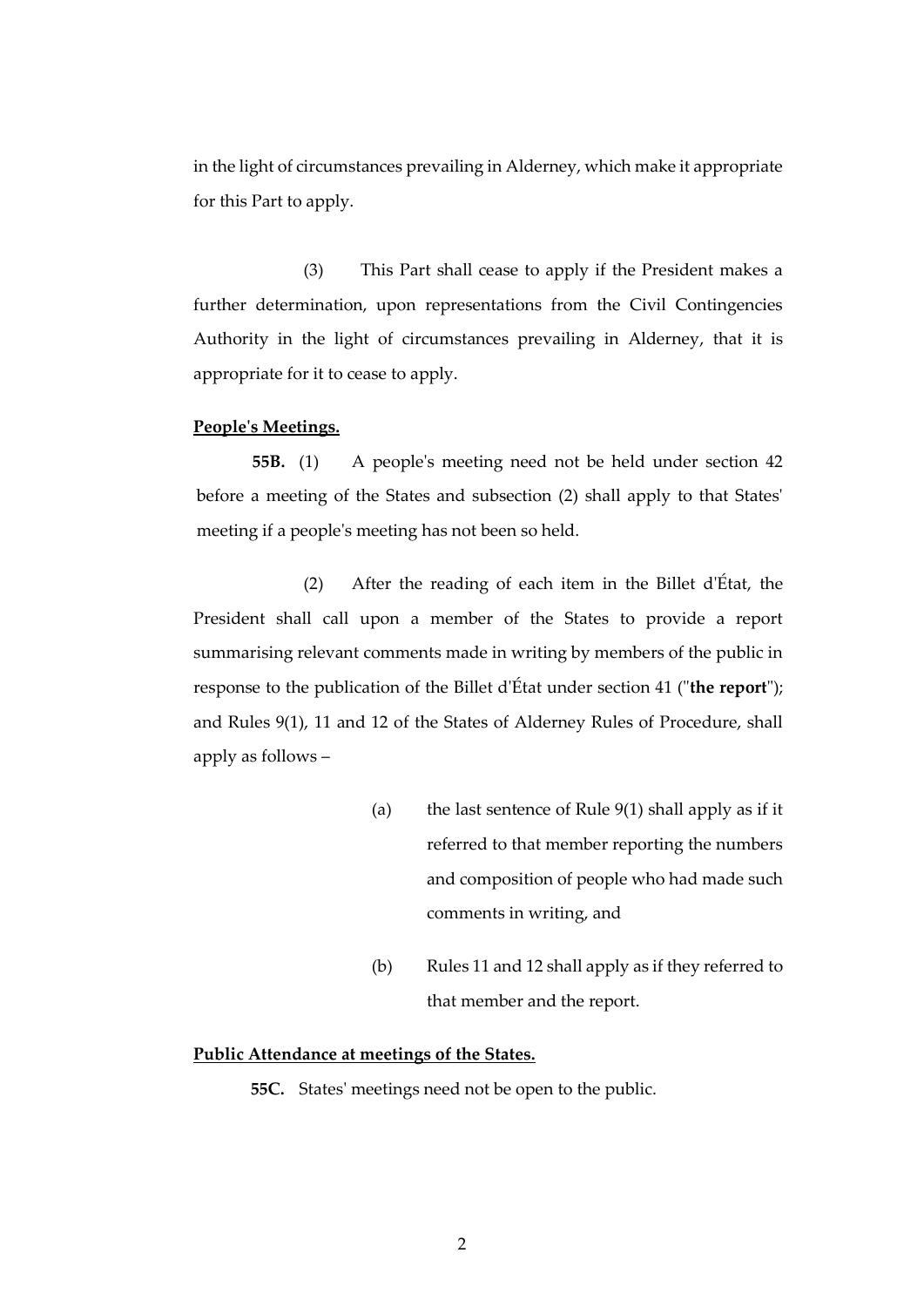### **Remote Meetings of the States.**

**55D.** (1) The States may meet remotely.

(2) A member of the States, the Greffier or the person presiding in the States shall be treated for all purposes of or under this Law as present in a remote meeting of the States (including, but not limited to, the purpose of forming a quorum in accordance with section 45(3) or 55F) if, by means of electronic communications or telecommunications or otherwise –

- (a) the member, the Greffier or the person presiding, as the case may be, has declared that he or she is present, and
- (b) in the case of a member of the States or the Greffier, the person presiding has declared that the member or the Greffier, as the case may be, shall be treated as present,

except where a member of the States is required to leave the remote meeting in accordance with any provision of or under this Law.

(3) For the purposes of this section, a meeting of the States is a remote meeting if members of the States and the person presiding communicate and vote during the meeting solely, or primarily, by means of electronic communications or telecommunications.

## **Proxy voting at meetings of the States.**

**55E.** (1) The President may prescribe certain reasons for absence ("**Authorised Absence"**) from a meeting of the States, which shall entitle a member of the States ("**first member**") to arrange for the first member's vote to be cast by another member acting as proxy if the first member's circumstances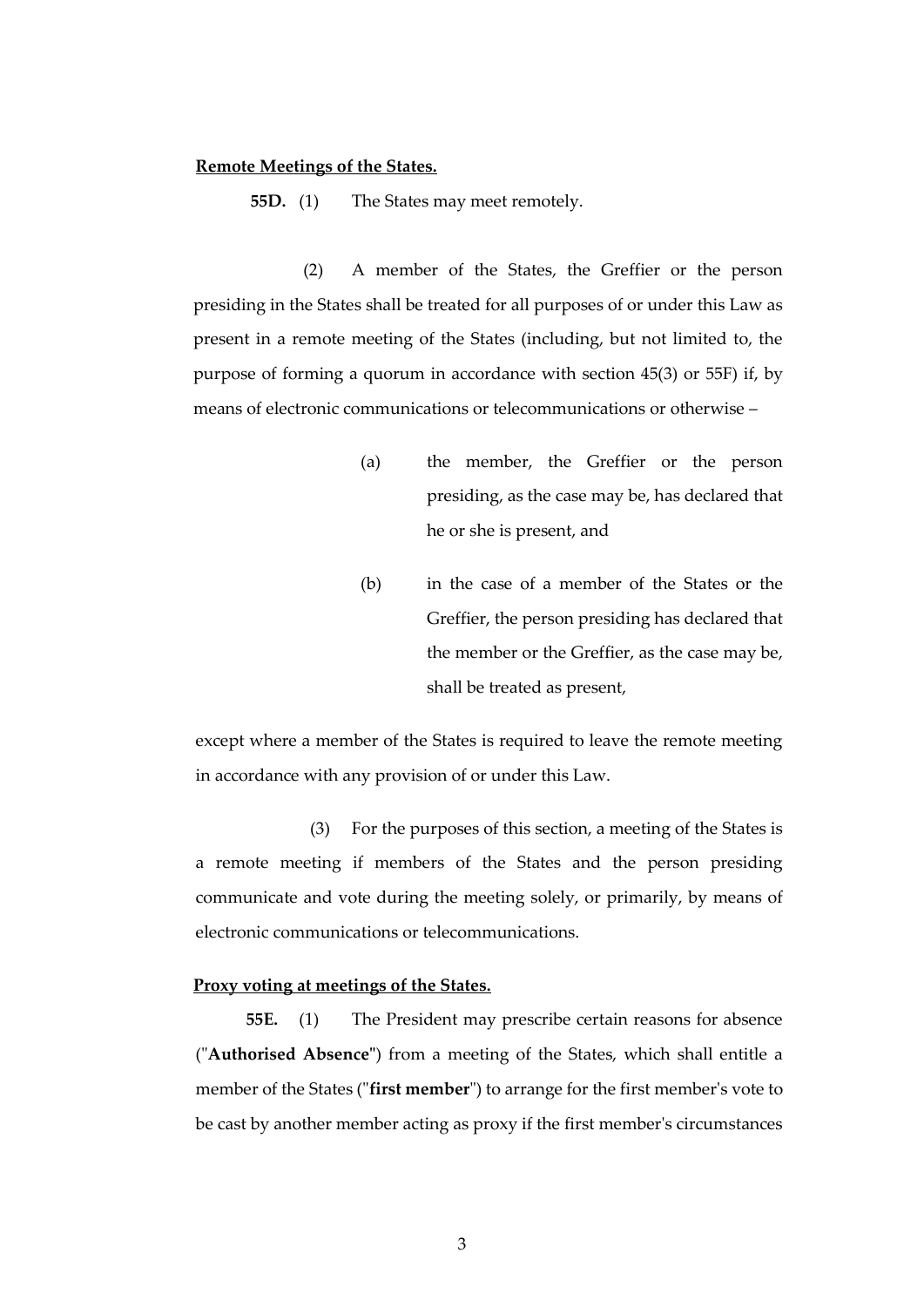require the first member to take an Authorised Absence from a meeting of the States.

(2) The President shall make directions as to the manner in which proxy arrangements under subsection (1) shall operate in relation to an Authorised Absence.

(3) Despite section 55D(2), reasons for an Authorised Absence may include where a member is absent for only part of a meeting of the States because it is necessary or expedient for the purposes of other States business or a member is unable to vote remotely due to a failure in telecommunications, electronic communications or other means of communication.

## **Quorum at a meeting of the States.**

**55F.** (1) The quorum at a meeting of the States is a minimum of five States' members holding office at the time of the meeting in addition to the person presiding at that meeting.

(2) Subsection (1) does not affect the provisions of section 45(3) in relation to resolutions of the States to the extent that their implementation would require the amendment of this Law.

#### **New procedures applying to remote meetings of the States.**

**55G.** (1) The following procedures shall apply where the States meet remotely.

(2) The Greffier shall make arrangements to enable a member of the States to declare, in relation to a meeting of the States, that the member–

(a) is present,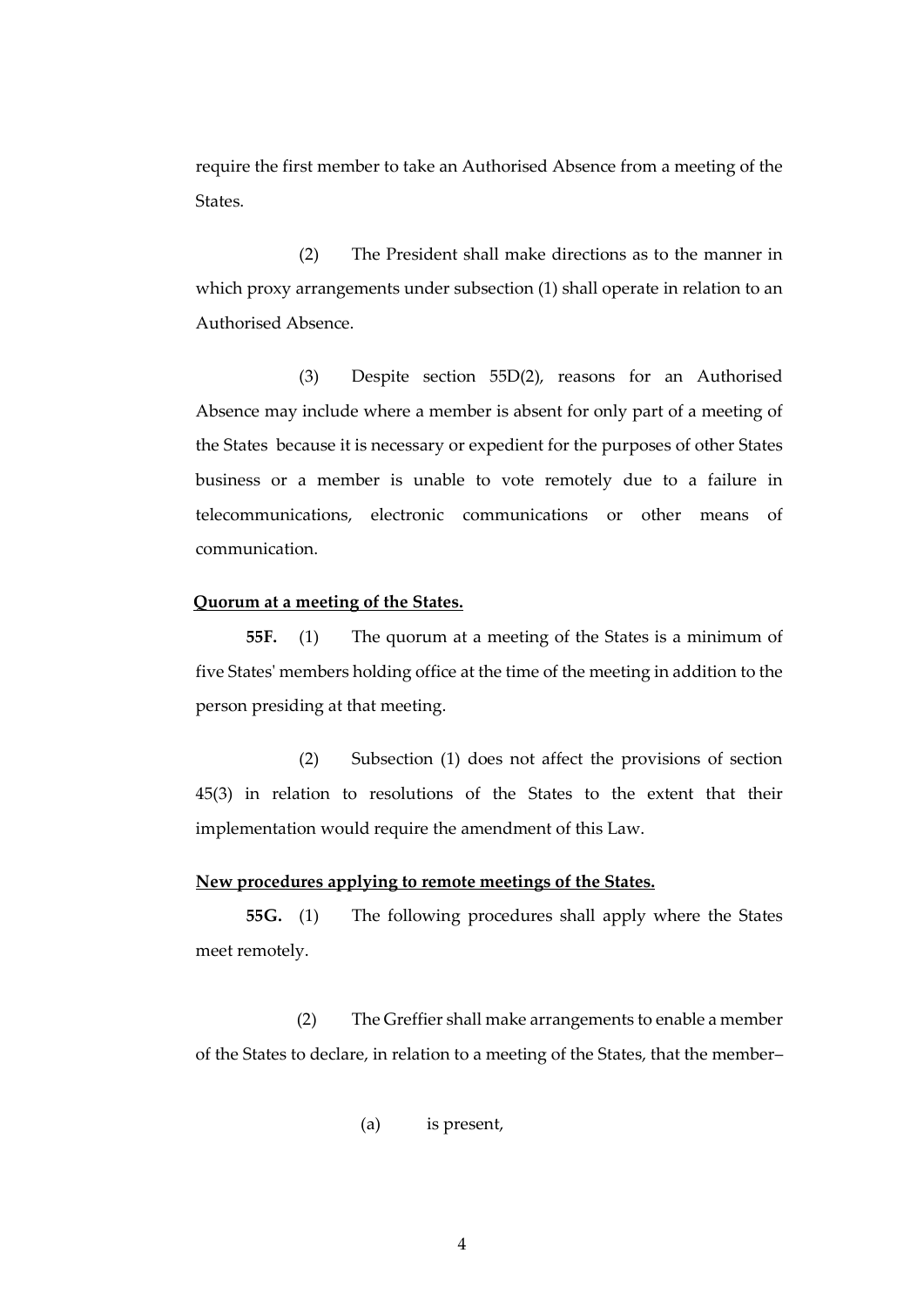## (b) intends to follow proceedings, and

(c) is able to vote by means of electronic communications, telecommunications or otherwise on that day.

(3) The Greffier shall inform the person presiding at the meeting of the States of the name of each member of the States who has made a declaration under subsection (2), and the person presiding shall state that those members are present and instruct the Greffier to keep a record of that fact in the Official Report.

(4) Arrangements made by the Greffier shall include arrangements for members to make a declaration under subsection (2) after proceedings of the States have started; and the President may admit such a member to the remote meeting at any time.

## **Modifications to the States of Alderney Rules of Procedure for remote meetings of the States.**

**55H.** (1) The States of Alderney Rules of Procedure shall apply to remote meetings of the States with the following modifications.

(2) Rules  $8(2)$  and  $9(3)$  shall not apply.

(3) Rule  $8(4)$  and the last sentence of Rule  $8(5)$  shall apply as if each reference to "to withdraw from the precincts of the States" read "to leave the remote meeting of the States".

(4) Rule 16 shall apply as if "rising and" reads "notifying the President by electronic communications or telecommunications".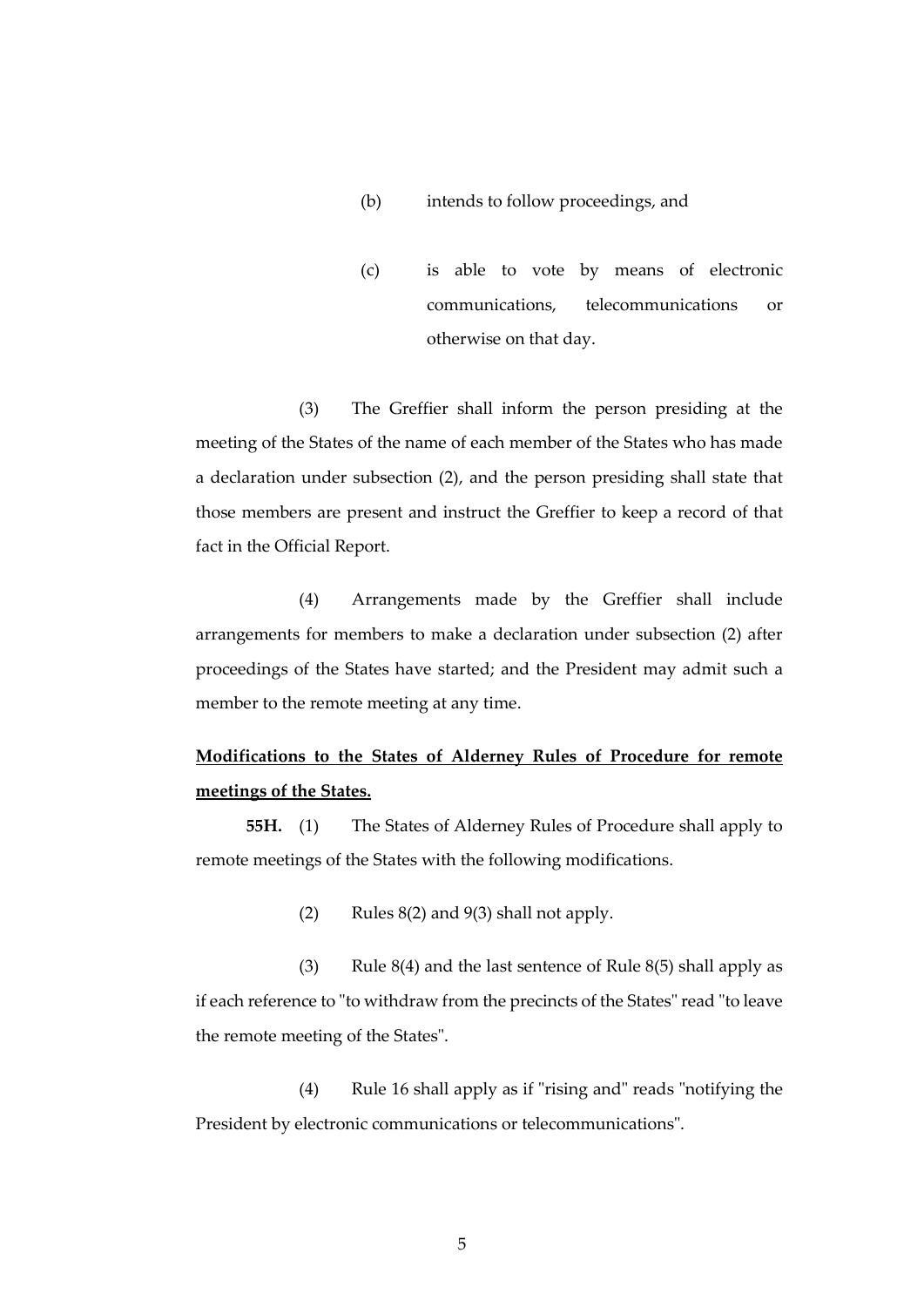**Power of Policy and Finance Committee to prescribe further rules of procedure in relation to remote meetings of the States and remote meetings of committees.**

**55I.** (1) The Policy and Finance Committee may make rules of procedure applicable to remote meetings of the States or remote meetings of committees of the States under section 55J supplementing relevant provisions of this Part and provision applying further modifications, for the purpose of such meetings, to the States of Alderney Rules of Procedure or the Rules of Procedure for States Committees, as the case may be, and any other rules of procedure relating to meetings of the States or meetings of committees of the States prescribed under section 45; and section 45 shall be construed accordingly.

(2) For the avoidance of doubt, and without prejudice to subsection (1), the States may –

- (a) prescribe rules of procedure applicable to remote meetings of the States or meetings of committees under section 55J, and
- (b) (whether meeting remotely or otherwise) resolve to amend, or revoke, rules of procedure prescribed by the Policy and Finance Committee under subsection (1).

## **Remote meetings of committees.**

**55J.** (1) A member of a committee of the States or the Chief Executive acting as clerk of the committee, who is in communication with other members of the committee by telephone, live television link or any other means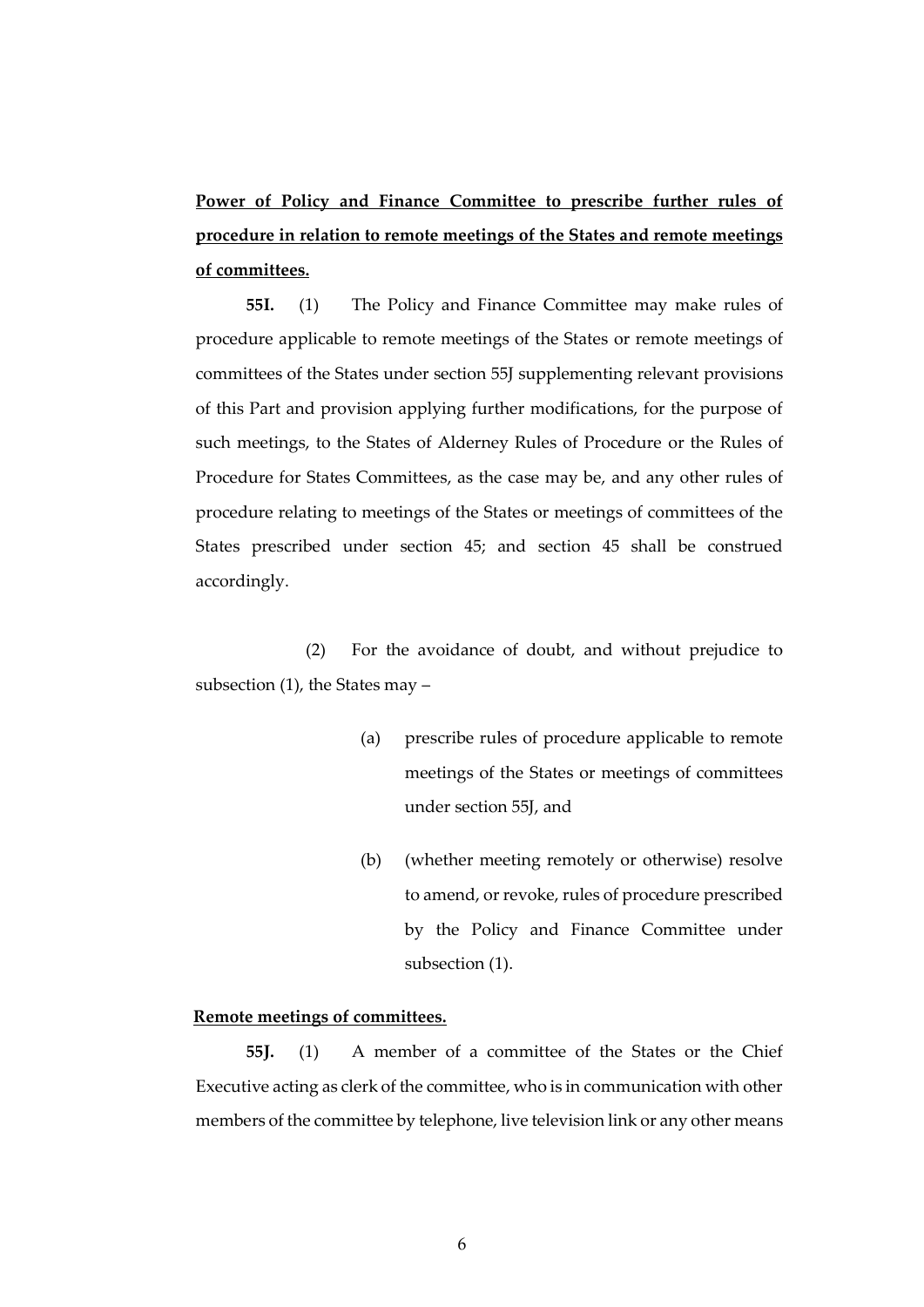of telecommunications or electronic communications, so that each member of the committee can hear or read what is said or communicated by each of the others, is deemed, subject to subsection (2), to be present in person for all purposes relating to a meeting of that committee including calculating the quorum at the meeting under subsection (5).

(2) In the event that a means of communication referred to in subsection (1) fails, is corrupted or the person presiding at the meeting in accordance with section 50(3) ("**person presiding**") considers that confidentiality is compromised, the person presiding shall have the discretion to determine at any time during the course of the meeting that the member, or the Chief Executive acting as clerk of the committee, who is affected by that failure, corruption or compromising of confidentiality is no longer deemed to be present in person at the meeting.

(3) For the avoidance of doubt, a determination under subsection (2) does not affect the validity of the proceedings of the committee for any purpose prior to the making of that determination.

(4) The reference to the "Chief Executive acting as clerk of the committee" includes any person appointed as the Secretary of the Committee or a person acting in that person's stead as referred to in rule 7 of the Rules of Procedure for States' Committees.

(5) The quorum at a meeting of a committee of the States is one half (or the nearest number above one half) of the number of members of the Committee including the person presiding.

7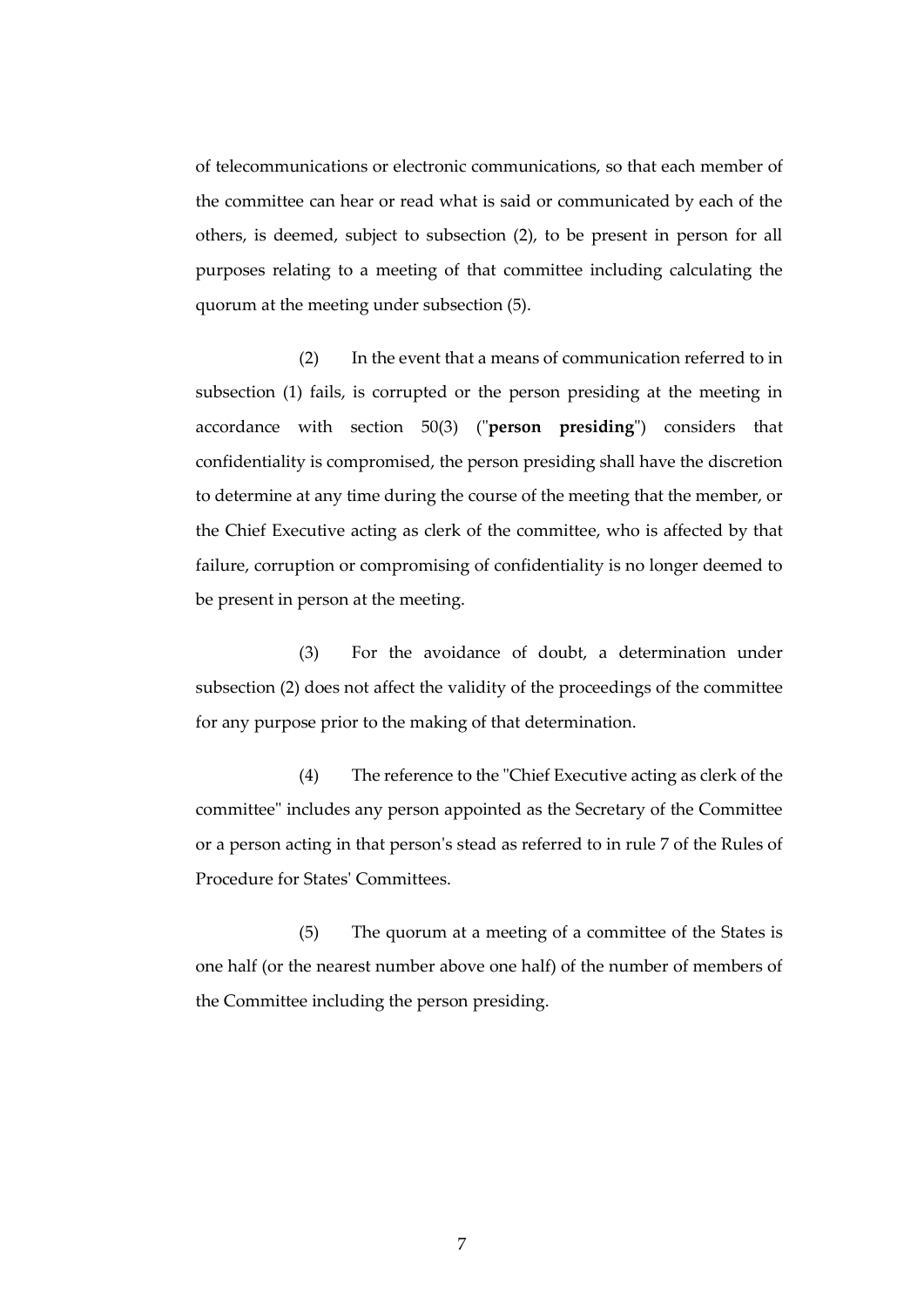## **Power of Policy and Finance Committee to amend provisions in relation to rules of procedure.**

**55K**. (1) The Policy and Finance Committee may by regulations amend, or substitute any provisions in this Part, including in particular those which modify or otherwise refer to the States of Alderney Rules of Procedure or the Rules of Procedure for States Committees, where it considers it is necessary or expedient as a result of any variation, revocation or replacement of either of those rules under section 45 or any other enactment.

(2) Regulations made under subsection (1) shall be laid before a meeting of the States as soon as possible after being made: and if at that meeting or the next meeting the States resolve that the regulations be annulled, they shall cease to have effect but without prejudice to anything done under them or to the making of new regulations.

## **Interpretation of Part IVA.**

**55L.** In this Part, unless the context requires otherwise –

"**Civil Contingencies Authority**" means the body of that name established under section 1 of the Civil Contingencies (Bailiwick of Guernsey) Law, 2012,

"**Official Report**" means the Official Report of the States of the Island of Alderney, also known as "Hansard",

"**Rules of Procedure for States Committees**" means the States of Alderney Rules of Procedure for States Committees made in August, 2005, and

**"States of Alderney Rules of Procedure**" means the States of Alderney Rules of Procedure made on 17<sup>th</sup> March, 2010.".